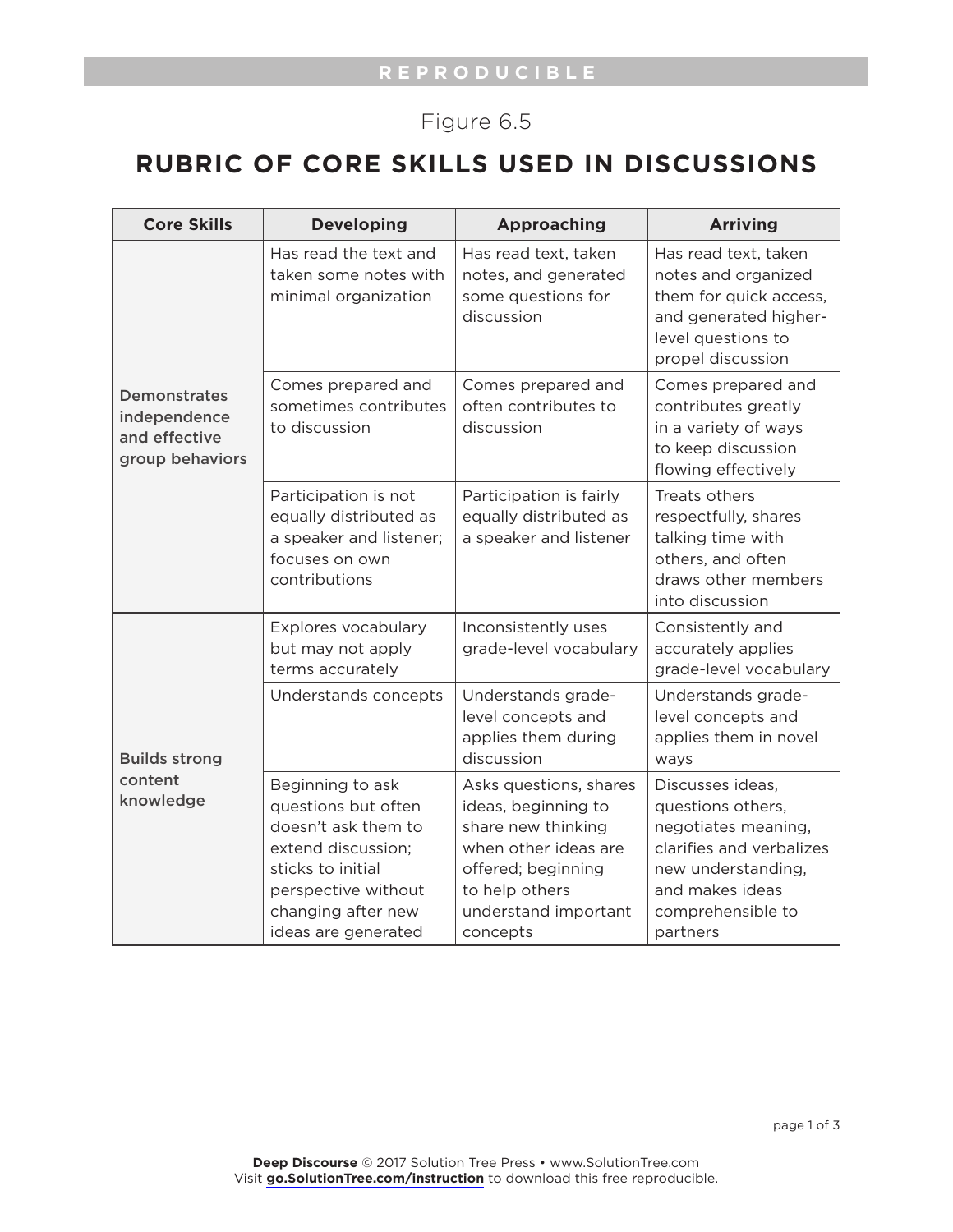## **REPRODUCIBLE**

| <b>Uses and adapts</b><br>communication                             | Listens and connects<br>to others with<br>statements like, "I<br>agree" or "I disagree"<br>without further<br>elaboration                                            | Repeats what<br>someone else says<br>verbatim to highlight a<br>point                                                                                    | Paraphrases to clarify,<br>explain, or stay<br>focused                                                                                                                                              |
|---------------------------------------------------------------------|----------------------------------------------------------------------------------------------------------------------------------------------------------------------|----------------------------------------------------------------------------------------------------------------------------------------------------------|-----------------------------------------------------------------------------------------------------------------------------------------------------------------------------------------------------|
|                                                                     | Uses short, brief<br>sentences to make a<br>point                                                                                                                    | When speaking, takes<br>either a long time<br>to make a point or<br>there isn't enough<br>of an explanation<br>for members to see<br>connection to topic | Speaks clearly<br>and offers strong<br>connections to<br>topic; presents in an<br>organized, concise,<br>and interesting way                                                                        |
|                                                                     | Connections are made<br>but not at the right<br>time; reverts back to<br>something said much<br>earlier that causes<br>discussion to go back<br>to previous subtopic | Provides many ideas<br>and talks often, but<br>sometimes deviates<br>from topic in order to<br>speak                                                     | Often introduces a<br>connecting subtopic<br>which builds support<br>for the subject;<br>remains on topic                                                                                           |
| <b>Elaborates and</b><br>asks others to<br>expand on their<br>ideas | As a speaker: Shares<br>a general, complex,<br>muddy, or abstract<br>topic without much<br>detail                                                                    | Uses examples and<br>some evidence from<br>the text to explain<br>ideas                                                                                  | Thoroughly and<br>concisely explains<br>ideas related to the<br>topic with clarity<br>through the use of<br>strong connections,<br>examples, analogies,<br>textual evidence, or all<br>of the above |
|                                                                     | As a listener:<br>Occasionally asks<br>others to elaborate by<br>saying, "Tell me more."                                                                             | Randomly asks<br>speaker to elaborate<br>on specific point that<br>needs clarification,<br>"Can you elaborate<br>on $\ldots$ ?"                          | Asks the speaker<br>to elaborate on key<br>point that moves the<br>conversation deeper,<br>"Can you elaborate on<br>the reasons why?"                                                               |